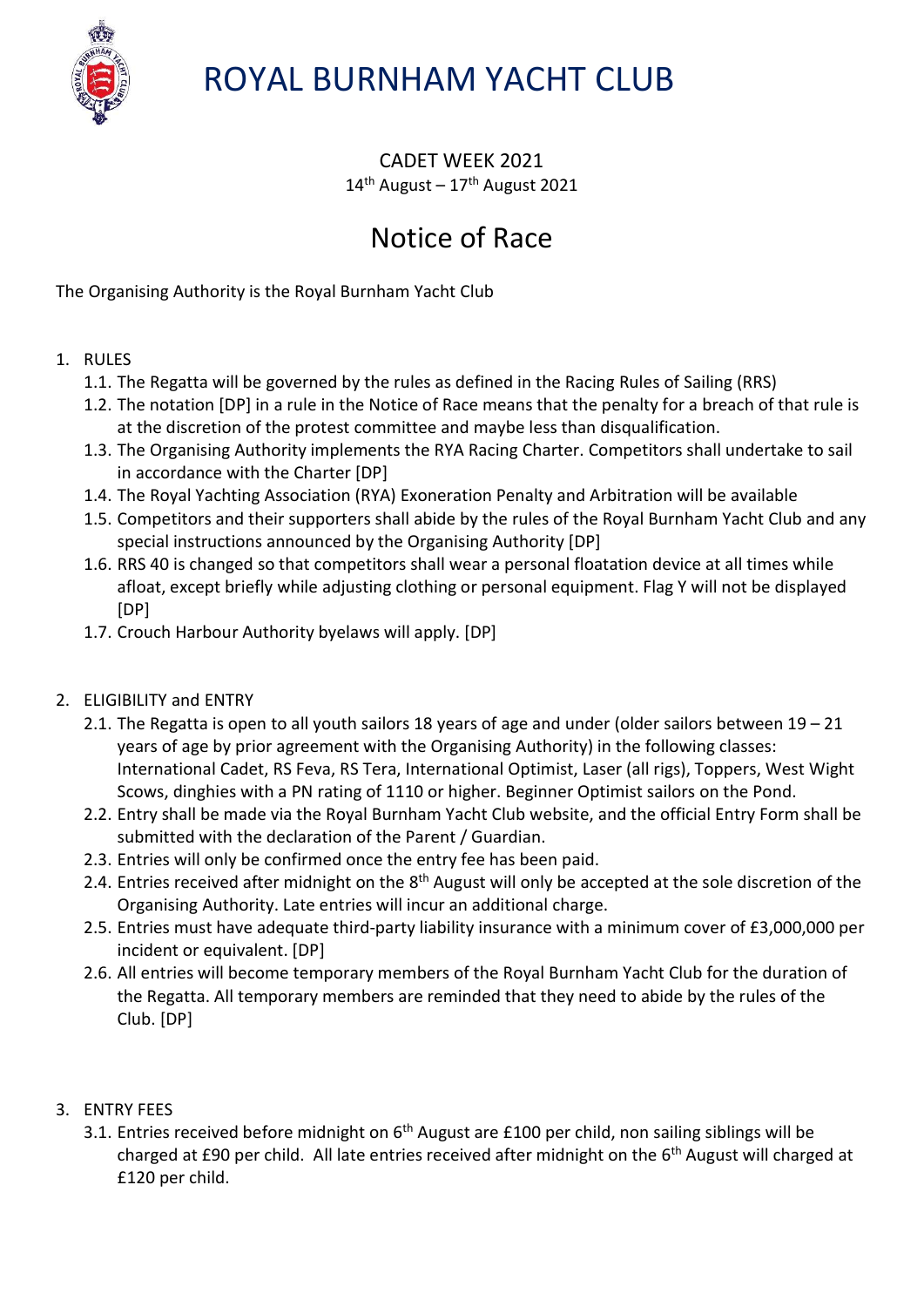#### 4. REGISTRATION

4.1. Registration will be held in the Courtyard of the Royal Burnham Yacht Club between 1000hrs and 1030hrs on Saturday 14<sup>th</sup> August 2021.

### 5. SCHEDULE

- 5.1. A full schedule of racing and social events will be listed in the Sailing Instructions and Regatta programme.
- 5.2. Competitors briefing will be held in the Courtyard at 1315hrs Saturday 14<sup>th</sup> August.
- 6. SAILING INSTRUCTIONS
	- 6.1. Sailing Instructions will be posted on the Organising Authority website and the Official Notice at least three days prior to the event. Individual printed copies will not be distributed, please print your own if required. Changes to the Sailing Instructions within 3 days of the Regatta and during the Regatta will be published on the Official Notice board, which is located in the main corridor of the Club.
- 7. VENUE and COURSE
	- 7.1. Racing will be on the River Crouch and River Roach.
	- 7.2. Courses will be announced at the sailor's briefings.

## 8. SCORING

8.1. The Low Points Scoring system, RRS Appendix A will apply. The Long Distance race will not count towards the overall points.

## 9. SUPPORT BOATS

- 9.1. Only support boats authorised by the Organising Authority will be permitted in the race area. [DP]
- 9.2. Non authorised support boats shall stay outside the course area from the time of the preparatory signal for the first flight to start until all boats have finished or the race committee signals a postponement or abandonment. The penalty for failing to comply with this requirement will be determined by the protest committee, and may be the disqualification of all boats associated with the non-official support boat who fails to comply. Non authorised support boats should remain at least 75m from all competitors. [DP]
- 9.3. A list of authorised support boats will be published on the Official Notice board.
- 9.4. All support boat crews, safety crews and coaches will attend briefings by the Race Committee and Organising Authority.

### 10. PRIZES

10.1. A full list of the trophies will be published in the Cadet Week Programme

## 11. RISK STATEMENT

- 11.1. Rule 4 of the Racing Rules of Sailing states: "The responsibility for a boat's decision to participate in a race or to continue racing is hers alone." Sailing is by its nature an unpredictable sport and therefore involves an element of risk
- 11.2. By taking part in the event, each competitor agrees and acknowledges that:
	- (1) They are aware of the inherent element of risk involved in the sport and accept responsibility for the exposure of themselves, their crew and their boat to such inherent risk whilst taking part in the event.
	- (2) They are responsible for the safety of themselves, their crew, their boat and their other property whether afloat or ashore.
	- (3) They accept responsibility for any injury, damage or loss to the extent caused by their own actions or omissions.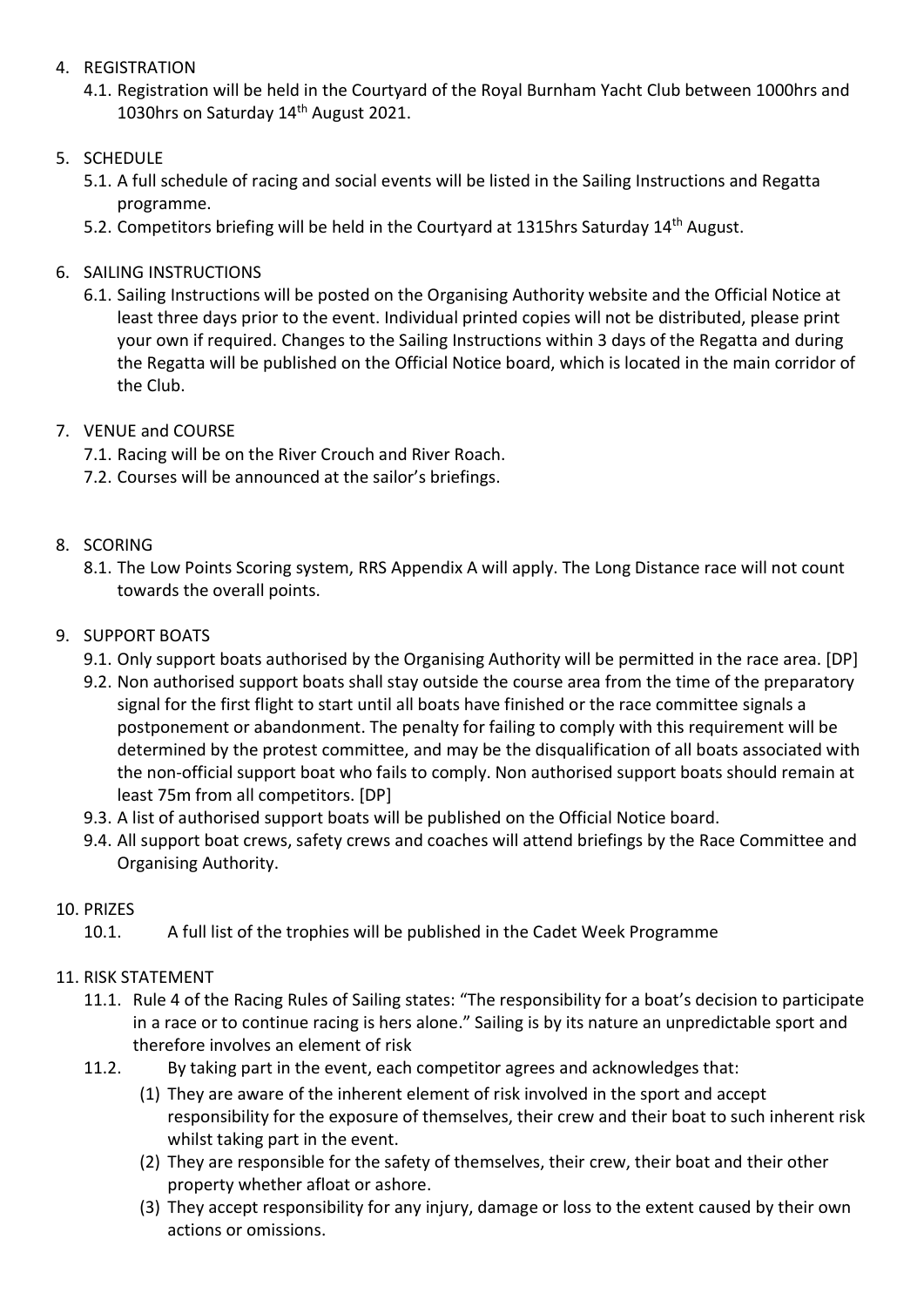- (4) Their boat is in good order, equipped to sail in the event and they are fit to participate.
- (5) The provision of a race management team, safety vessels, umpires and other officials and volunteers by the organiser does not relieve them of their own responsibilities.
- (6) The provision of safety vessel cover is limited to such assistance, particularly in extreme weather conditions, as can be practically provided in the circumstances.
- (7) It is their responsibility to familiarise themselves with any risks specific to this venue or this event drawn to their attention in any rules and information produced for the venue or event and to attend any competitors briefing held at the venue.

#### 12. INSURANCE

12.1. Each participating boat shall be insured with third party liability insurance with a minimum cover of £3,000,000 per incident or the equivalent

#### 13. MEDICAL

13.1. It is the responsibility of the parents / guardian (by declaration on the entry form) to have made known any disability / medical conditions that may affect your child during the Regatta, and any medication that they may require. The responsibility of managing and disability / medical condition remains with the parent / guardian of the child during the week. This information will be shared with those responsible for supervising the activity.

#### 14. FOOD ALLERGY DISCLAIMER

- 14.1. The Organising Authority make every effort to accommodate the various dietary requirements of entrants, members and guests. We take food allergies seriously. Efforts are made to inform those involved regarding the potential severity of food allergies and to minimise allergic reactions. Please be advised that although efforts will be made regarding allergic reactions, food may come in contact with items containing allergens, and there is always a risk of contamination or cross contamination. In addition, the potential does exist, that food manufacturers may change their formulation or manner of processing without our knowledge. The organisers do not guarantee the accuracy of nutrition information. Ingredient and nutrition content of foods may vary due to changes in product formulation, recipe substitutions, portion size and other factors. Any nutrition analyses provided are approximations only. Entrants (for those under 18 years old, this means their parents / guardian) with concerns need to be aware of these risks. The Organising Authority, staff, directors, volunteers and other personnel of the Royal Burnham Yacht Club will assume no liability for any adverse reactions that may occur from the catering facilities provided.
- 14.2. Although parents / guardians are required to declare disabilities / medical conditions that may affect your child during the Regatta on the entry form, parents and guardians are advised that they have sole responsibility for their children / wards during the event and must appreciate that the Royal Burnham Yacht Club cannot be expected to exercise supervision or control – this includes everything in relation to disability / medical conditions.

#### 15. RIGHTS and COPYRIGHT

15.1. By participating in this event, a competitor automatically grants to the Organising Authority and sponsors of the event the right in perpetuity to make, use and show at their discretion any motion pictures, still pictures and live, tapes or filmed television and other reproductions of her / him during the championship, and of all of her / his material related to the Regatta, without compensation.

#### 16. DATA PROTECTION

16.1. In order to manage the Regatta, information provided by competitors will be held on a database. The management of personal information and images (as in Rights and Copyright) will comply with the General Data Protection Regulations.